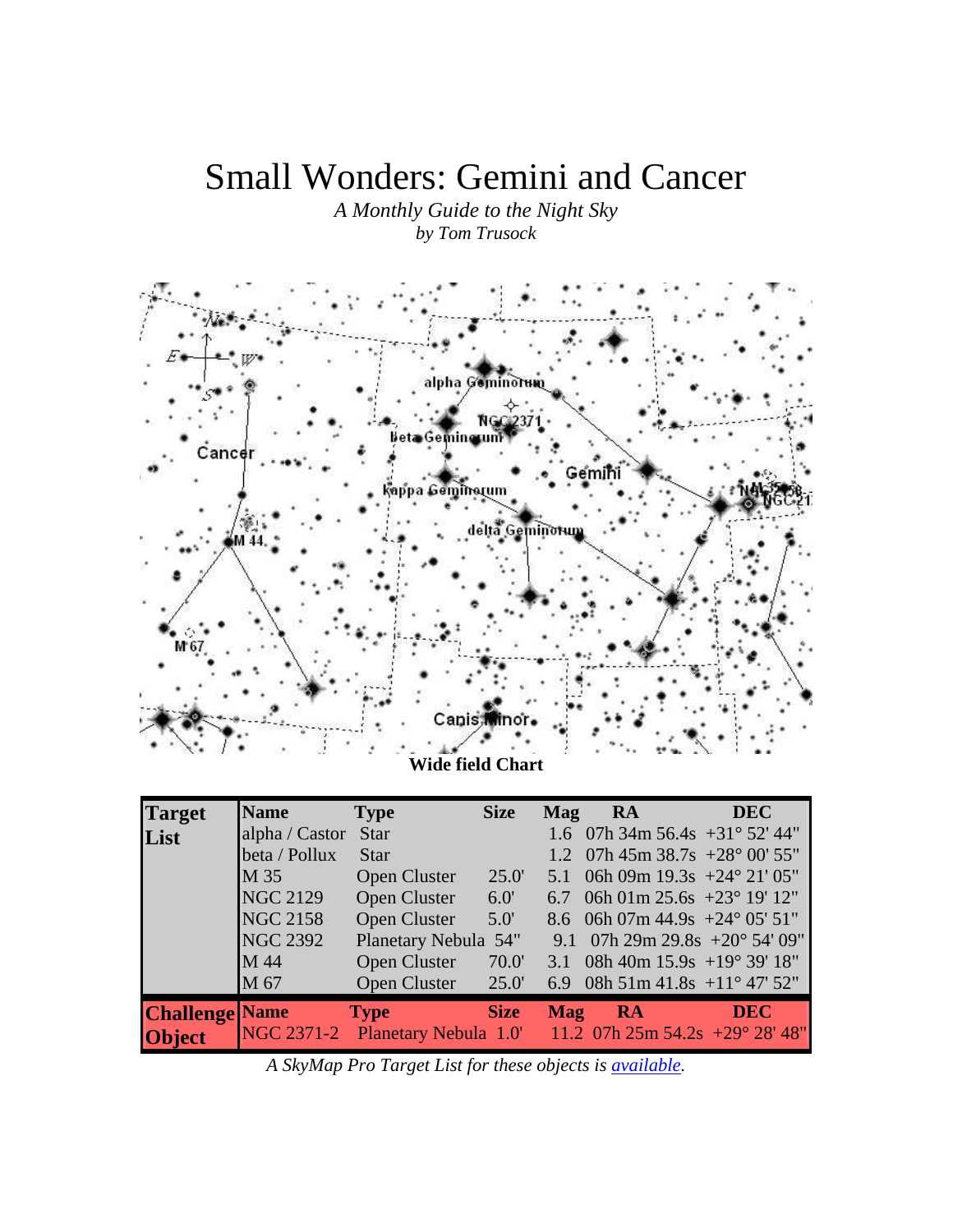

**T**his month we'll take a look at the celestial twins, and a short side trip into the crab.

Cancer (the Crab) and Gemini, (the Twins) are both constellations of the zodiac, but that's about all they have in common. Cancer is far fainter than Gemini, and in fact the faintest of the 12 zodiacal constellations. Cancer's brightest star, Beta Cancri, shines at a mere 3.52 magnitudes. For the small scope owner, Cancer contains two nice open clusters (M44 and M67) and a fairly bright galaxy (NGC 2775). Ironically, I've often found M44 (The

Beehive) to be more conspicuous than the constellation that contains it!

Gemini is a little easier to spot. To my eye, it's one of the hallmarks of late winter. It's brightest stars conveniently form two parallel rows. Although there's only one Messier object, Gemini contains a host of nice objects for the small scope owner and thus we'll spend most of our time there this time around..

It's brightest stars (Castor and Pollux, which form the heads of the twins) are named after two half brothers of greek legend. Castor, the son of Leda and Tyndareus was a mere mortal, but his half brother Pollux was the product of a union between Leda and Zeus, and thereby (like all twins of ancient legend) immortal. After Castor was killed, Pollux begged Zeus to let him share his immortality with Castor. Zeus created the constellation Gemini - thus allowing them to spend 1/2 the year in heaven (above the horizon), and the other half in hell (note that like all constellations Gemini sets in the west - the direction of the Greek underworld.) In recent correspondence, Collin Smith pointed out that the twins (Castor and Pollux) are even referenced in the New Testament (Acts 28:11) as the protectors of sailors. Their presence on board a ship was signified by a ball of electricity in the uppermost rigging of a ship - a phenomenon today known as St. Elmo's fire.

Castor is a brilliant white class A star and is actually the fainter of the two, regardless of it's Alpha designation. It's a good test of your optics and a challenge for the small scope owner as it's a multiple star of about 4" separation. Castor A shines at 2 magnitude while Castor B is at 3rd. A third component, Castor C, lies further away and shines at a much dimmer 9th magnitude. Spectroscopic examination shows that A and B are also binaries.

Pollux is a red giant that shines at magnitude 1.2. While not as interesting visually as his mortal brother, Pollux is a warm orange and provides a nice contrast to Castor particularly in a small telescope or set of binoculars where the two can be viewed simultaneously.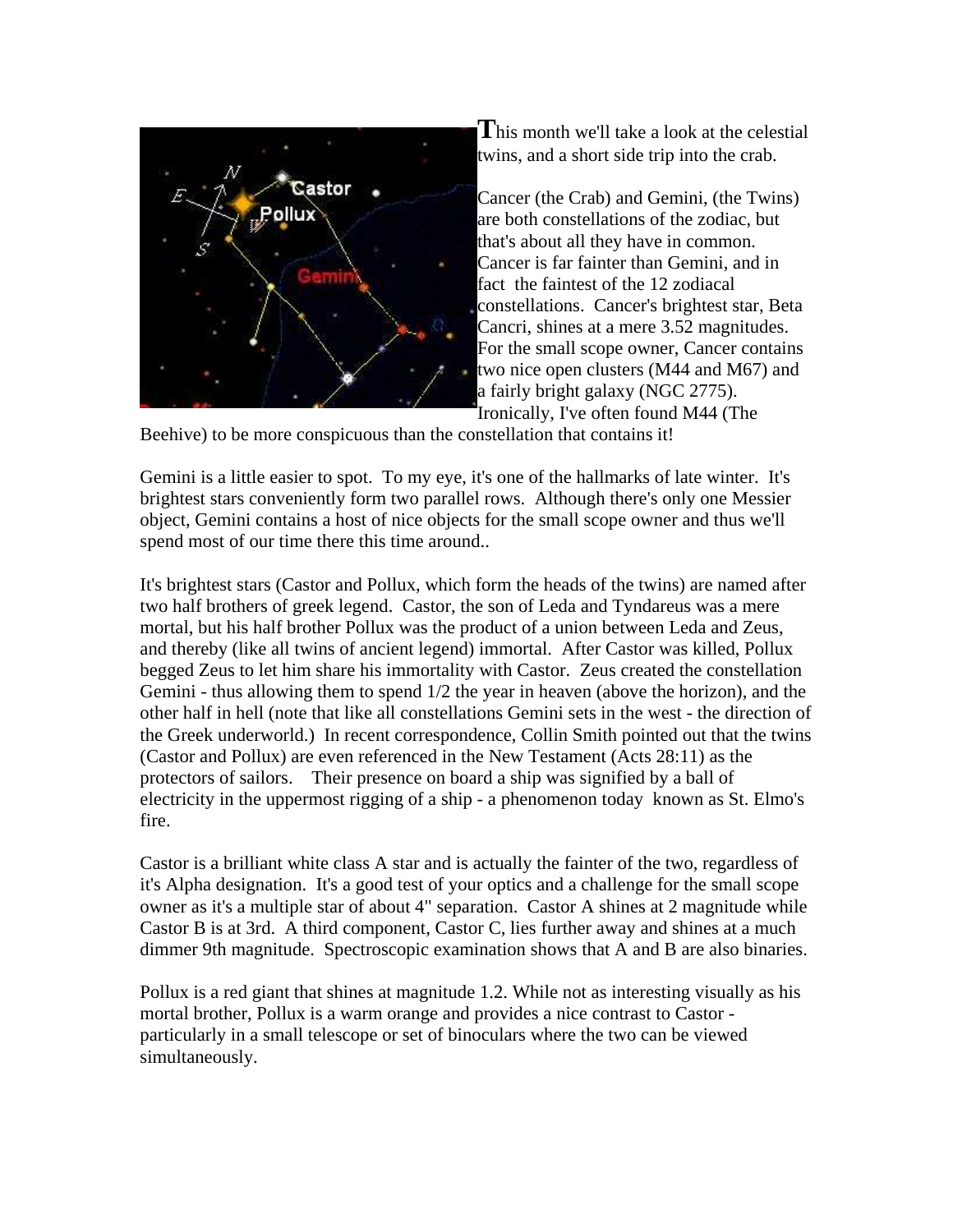We'll leave Castor and Pollux to their own devices for a bit and begin this month's tour in Cancer.



## **M44**

Because the stars are so faint, Cancer isn't an easy constellation to get your bearings in. Indeed, like Coma Bernices, I've found observing from the city or the suburbs often means the constellation may not be visible to the naked eye. In fact, even from a dark site, M44, is more conspicuous than the constellation itself. If you are at a dark site, the easiest way to find the M44 is

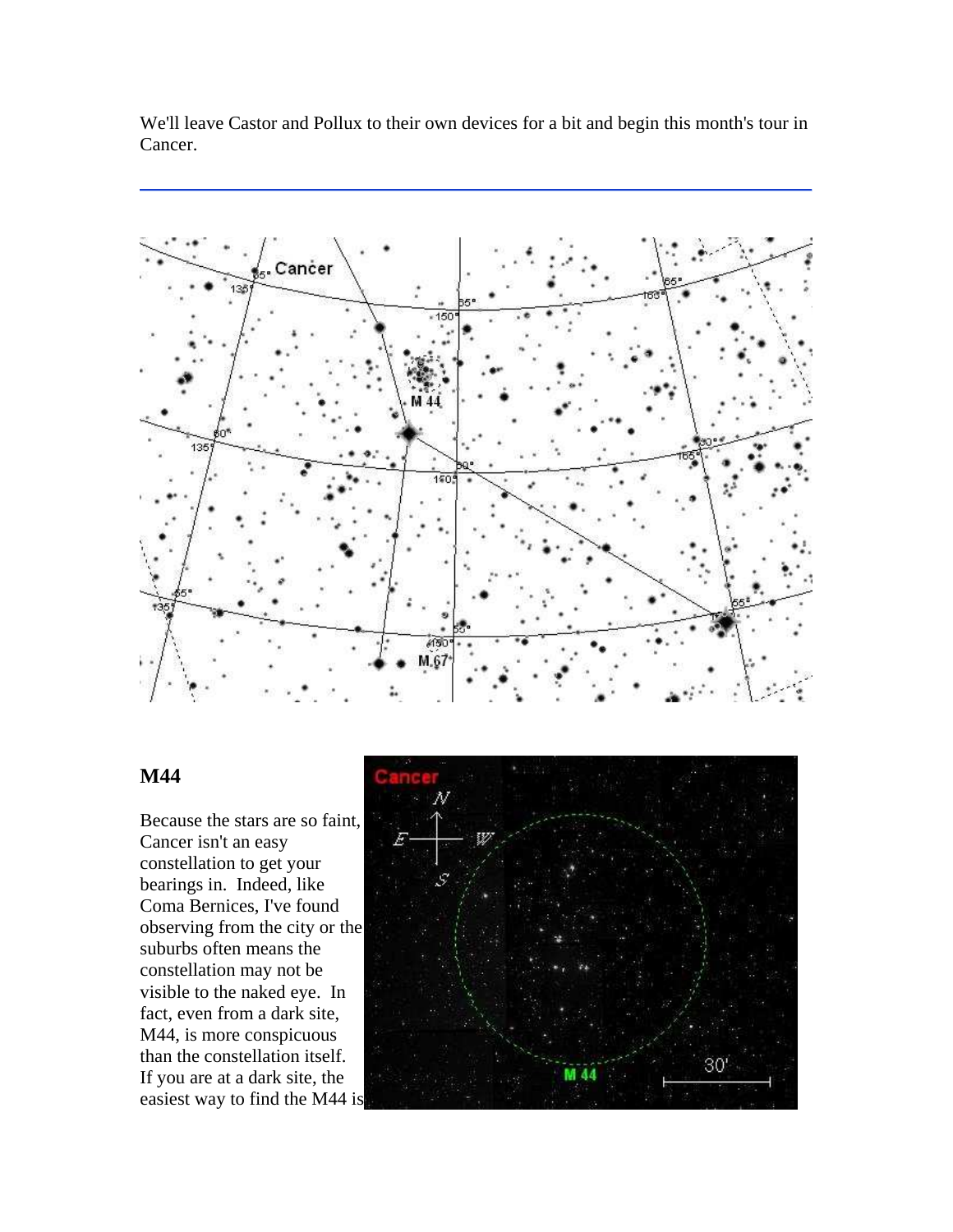to scan (with your naked eye) for a small cloud in the sky between Gemini and Leo. This is M44 - the Beehive - also referred to as Praesepe (the manger). If you are in the city or suburbia, scan about 15 degrees (three binocular fields or a hand and a half) to the south east of Pollux.

M44 is around 650 million years of age, lies a mere 515 light years distant and is one of the closest open clusters known.

To view the cluster, I find it's best to use a small telescope or pair of binoculars. The cluster itself is at least a degree in size, and personally, I find open clusters are best framed in field of view 3+ times the width of the cluster. For M44 in particular, I find a 2.5 degree or larger TFOV gives me my best views. It's sprawling size means this is one target that you could scan right over in a large scope without noticing.

If you are using a small scope or binoculars, you'll know when you've found it. While it looks open, scattered and somewhat difficult to distinguish from the background stars in the DSS image above and in John Krawczyk's image below, there's really no mistaking it. Of all the telescopes I've used over the years, I find I prefer rich field refractors in the 3-4 inch class coupled with wide field eyepieces such as a 35 panoptic when directing my gaze towards the manger.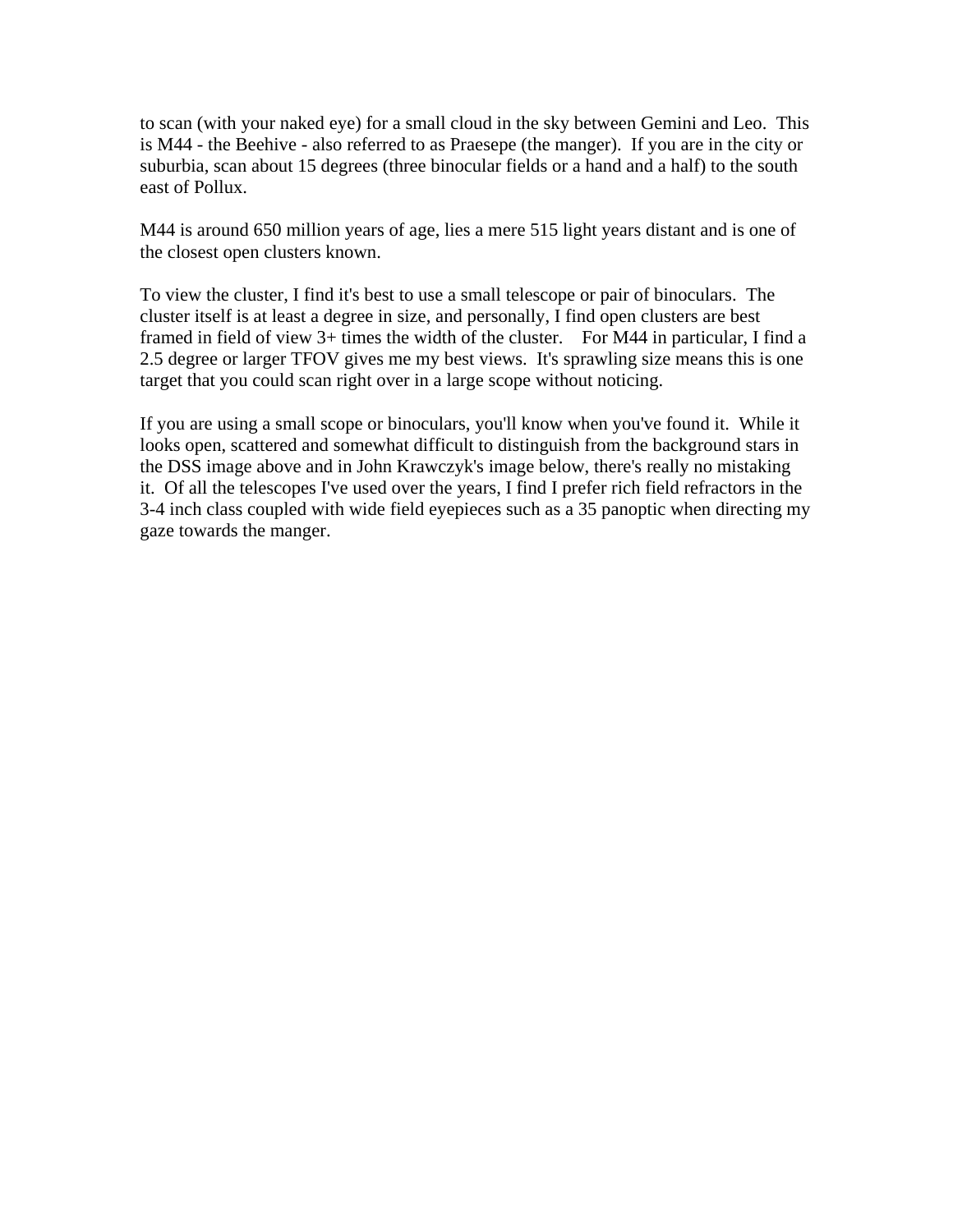

**M44 - Courtesy John Krawczyk**

Walter Scott Houston points out that the ancients considered the invisibility of Praesepe to be an omen of coming rain, and that modern amateurs can use it as a judge of sky transparency. Scotty has an interesting paragraph on the evolution of it's name:

#### **"The name Beehive is apparently of fairly recent origin. To Hipparchus it was the Little Cloud; Aratus called it the Little Mist; and Johann Bayer termed it Nubilum (cloudy sky). Astronomers of the 16th and 17th centuries called it the Nebula..."**

There's some debate over the naked eye resolution of M44. It's usually held that it's extremely difficult to resolve but there have been some recorded instances. One amateur logged it from a commercial airliner while flying at 37,000 feet, and another observation was by noted observer Steven James O'Meara while at the 9000 foot level of Mauna Kea. Looking at the stellar magnitudes, it seems it would be possible to get some resolution from a very dark site. SkyMap pro shows there are 10 stars that are brighter than 7th magnitude, and three brighter than 6.5. I've never managed, but given a good night, who knows exactly what's possible?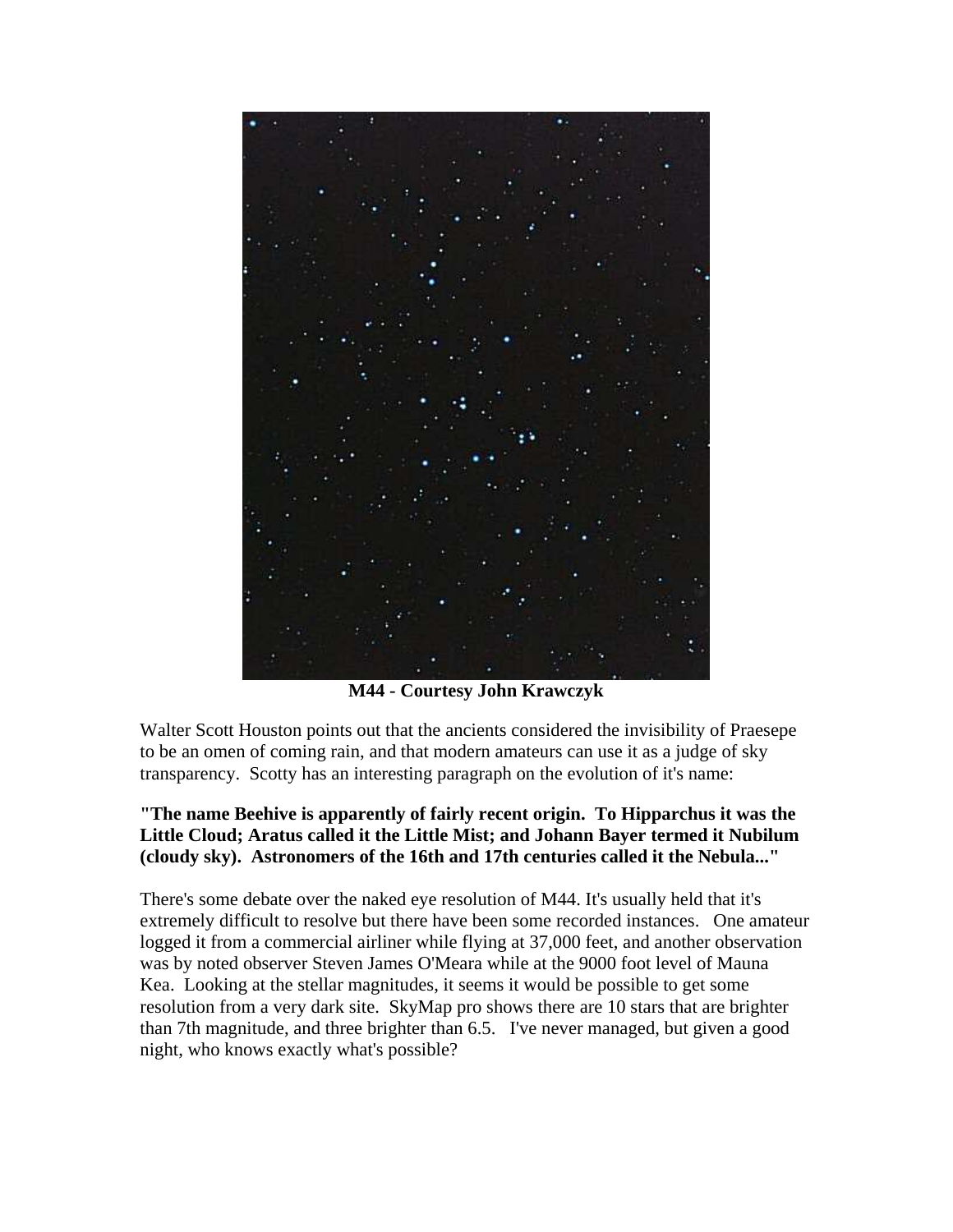Our other Messier object in Cancer is also an open cluster. At 3.2 billion years of age and 2600 light years distant it presents a stark contrast to it's younger, nearer neighbor.

This is another target that can be picked out in binoculars, but I find my best views of M67 to be through a telescope. M67 offers something for nearly every aperture. It's rich



and bright, thus makes a wonderful target for small telescopes, and yet because of it's small size and concentration it's visually interesting in larger scopes as well.

Telescopically, I find that it stands out from the background a bit better than it's nearby companion, and my favorite views of this open cluster are through my 4" Apo using a 20mm Nagler (44x and a 1.5 degree field).

When gazing at M67, keep your eyes out for a sparse kite

shaped asterism of 10 to 12 stars in the 9th and 10th magnitude range to the south west this is NGC 2678.

One other target worth tracking down in Cancer is NGC 2775. This nice galaxy is just a short distance north of the Hydra border, and actually belonged to Hydra until the constellation boundaries were redefined in the 1930's.

And now onto Gemini.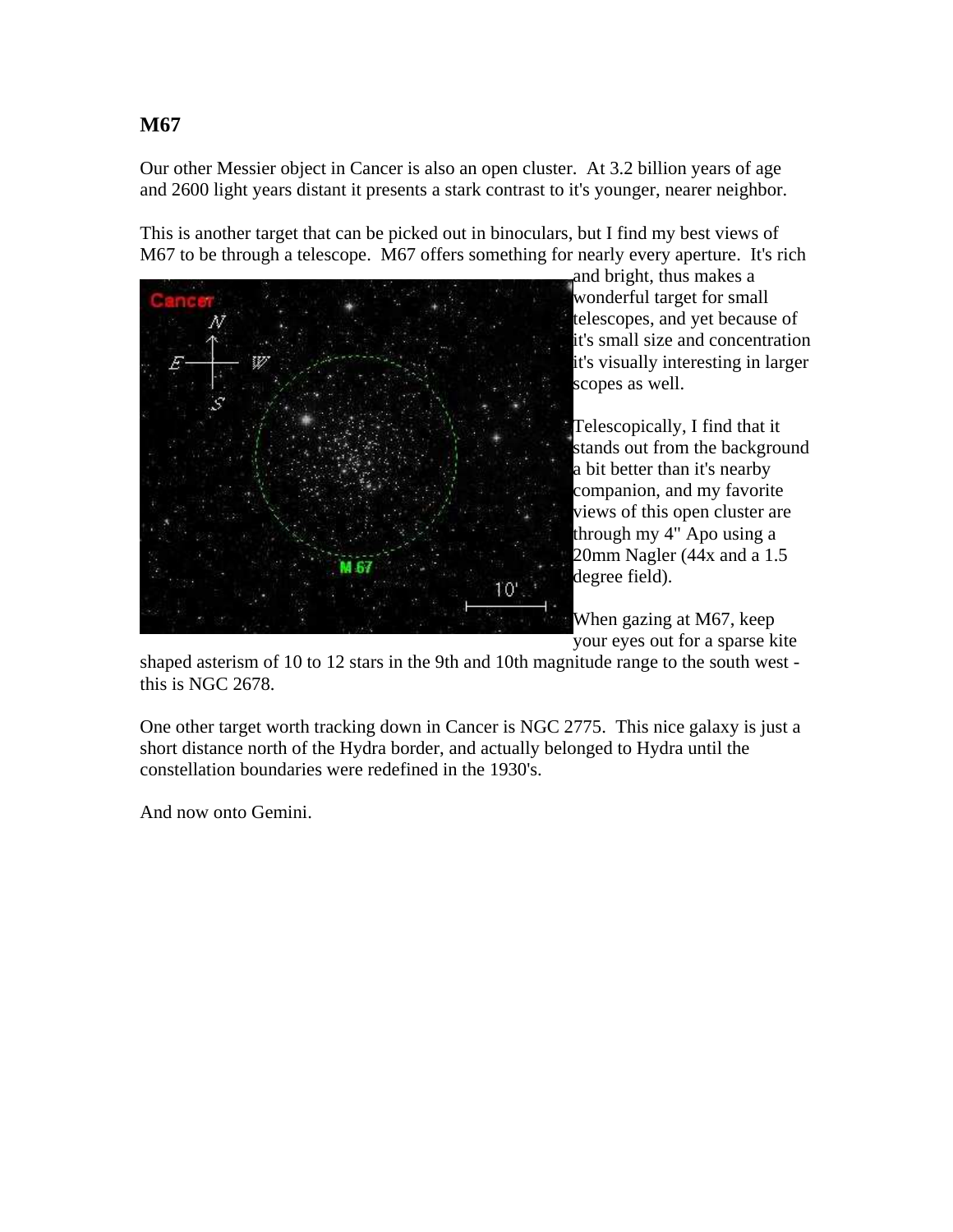

#### **M35 / NGC 2158**

Our first stop in this region is down near Castor's foot at the impressive open cluster M35. In a moderate sized scope M35 is nearly an overwhelming sight, a vast scattering of stars across the sea of night. Lying 2800 light years away, M35 is one of my all time favorite small scope clusters.

At mag 5.1, M35 should be visible to the naked eye at a dark site, but don't be discouraged if you can't pick it up. Like M44,



(or perhaps even more so) it's strongly dependent on sky conditions.

Don't be fooled by the 20' or so scale shown here, the cluster's extent can easily appear larger - particularly in big scopes one can literally become lost in a sea of stars, as the cluster appears to swell all the way out to nearby 2158.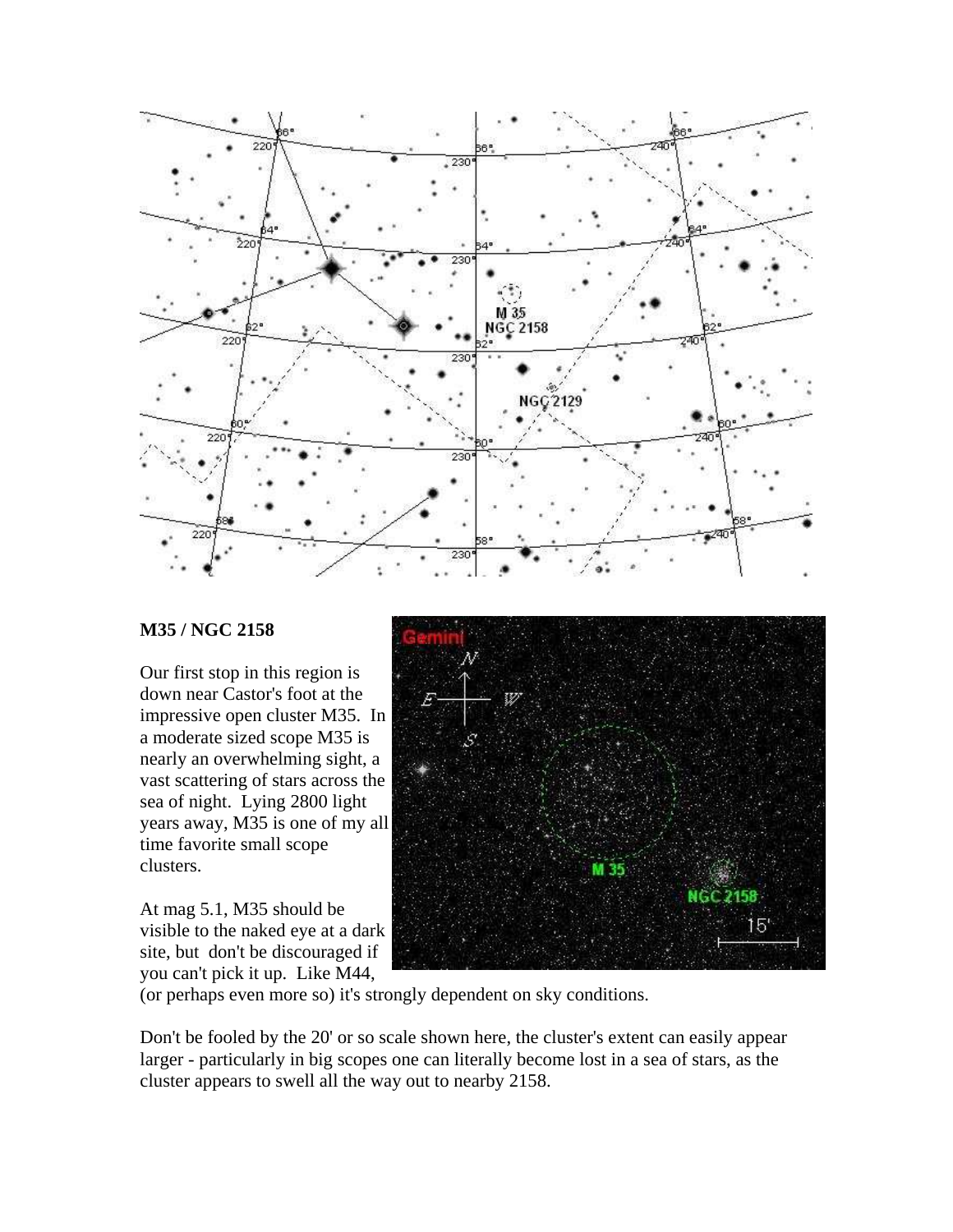I find that my best views of M35 are typically through a 3"-8" scope at low to moderate powers. An interesting effect I've noted is that when viewed with small apertures working at low powers, M35 appears almost circular and has a hollow center. Higher powers increase contrast and bring fainter stars into view, thus spoiling the effect. I've never noted this in a large scope - presumably because the larger apertures gather more light and the fainter stars are visible from the start. It would be interesting to note the exact magnifications and apertures where the center begins to fill in - any takers for this celestial homework assignment?



**M35 and NGC 2158 - Courtesy Matt Russel**

Just to the south west of M35, and in the same low power field of view lies NGC 2158. It's visible as a ghostly triangular patch in my 4" APO, but I've never noted any resolution with this apertures no matter the power. Taking a gander with an 8" scope changes the picture only slightly as although it becomes much brighter, my notes still don't make mention of any stellar resolution. Throwing the 18" at it however, changes the view completely, and resolves stars throughout. This small open cluster was occasionally (mistakenly) classed as a globular, but this is easy to understand, as it is remarkably compressed even when viewed with the 18" at 300x.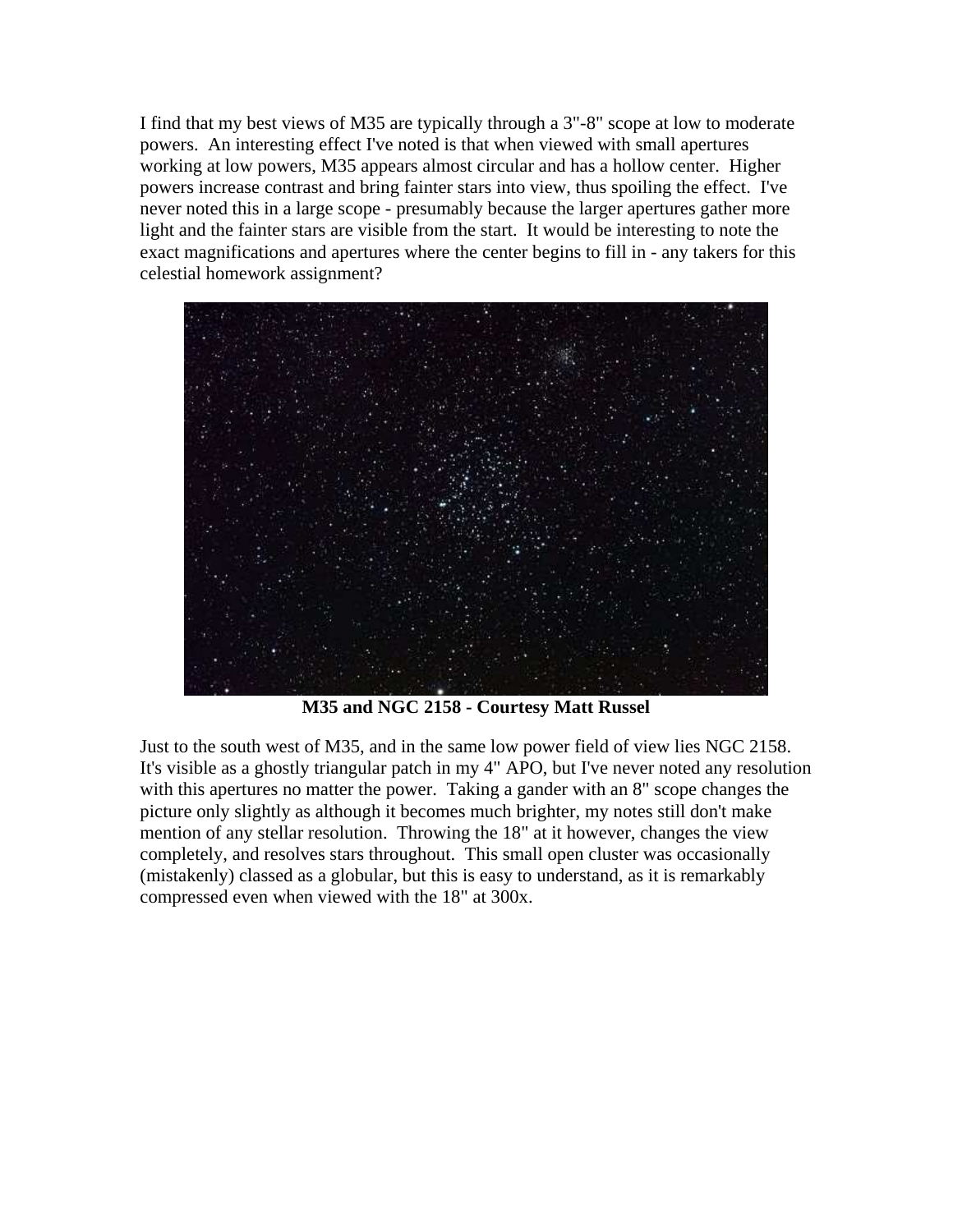This is one of those targets that I seemed to overlook for years, and then something drew my attention to it. Now, I can't look at M35 without seeing if I can grab 2158 as well. While I haven't tried, I strongly suspect that it would be easily visible in even a 70 or 80mm telescope or large binos. What's the smallest aperture you've glimpsed the ghostly glow of NGC 2158 in?

# **NGC 2129**

Now line up M35 and 2158, and use them as a pointer to move about a degree and a half further south west. Keep your eyes open and you'll come across the sparse open cluster NGC 2129.

2129 consists of a dozen or so mag 7 to mag 11 stars in a sparse grouping. I've never found it to be all that interesting in an extremely small telescope, but as I move to larger apertures, my brain likes to play connect the dots, and often I'm struck by the



resemblance to the constellation it resides in.

In larger scopes, this small open cluster bears a rather strong resemblance to Gemini (abet somewhat shorter and stouter), complete with it's own version of Castor and Pollux. I've noted this celestial mini-me effect most strongly in my 18" at moderate powers (180x), but rather suspect it would be visible in much smaller apertures. Take a gander and let me know.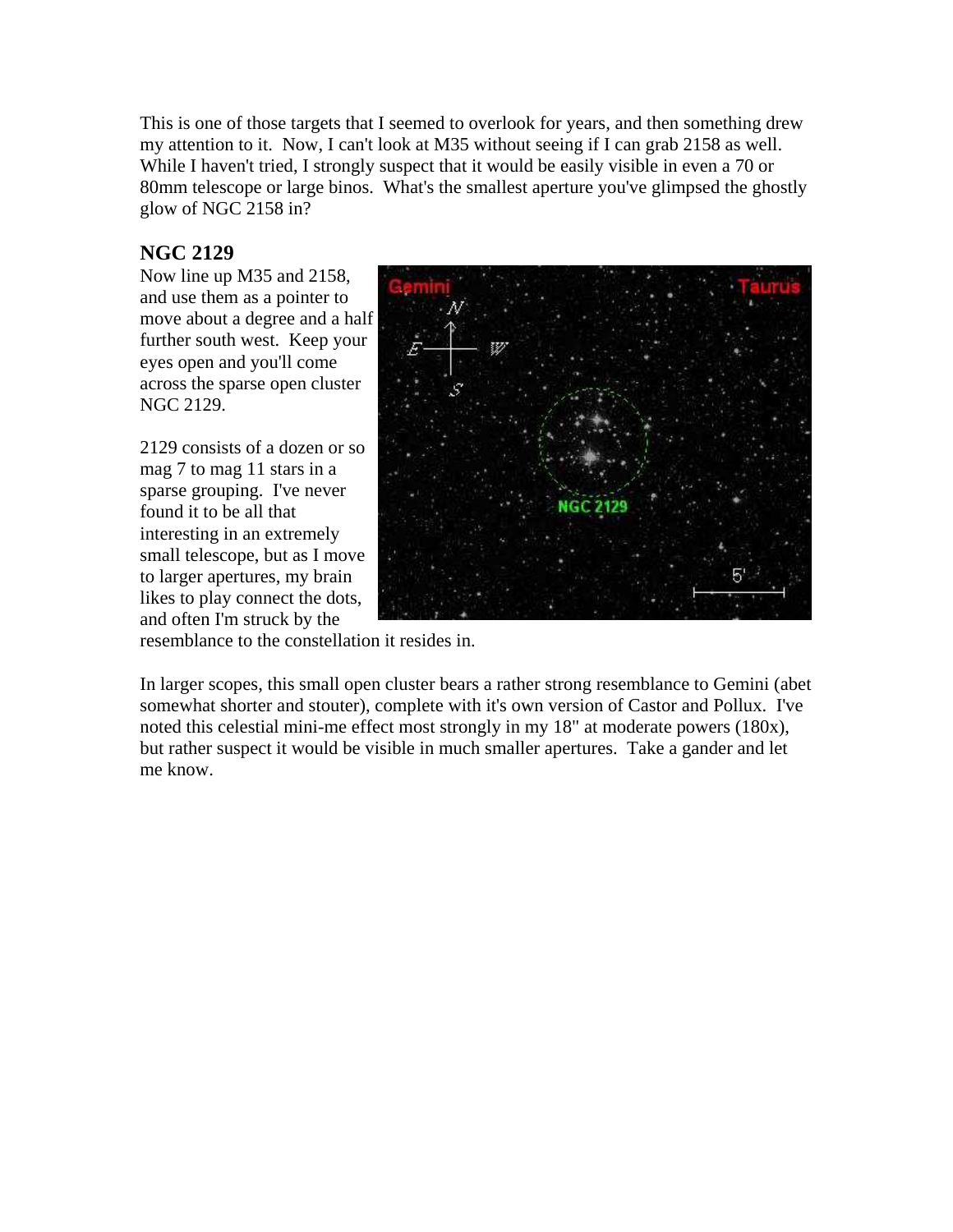

# **NGC 2392 / Eskimo or Clown Nebula**

Now lets move to the other twin (the easternmost), and up the outside of his body to Delta where his arm begins to junction off. Two and 1/3 degrees south east of Delta, we find the spectacular planetary nebula NGC 2392.

William Herschel called it ".. a very remarkable phenomenon.", while his son John saw it as a bright star "exactly in the center of an exactly bright round atmosphere."



NGC 2392 should certainly be classed as one of the marvels Messier missed, and easily makes my list as one of the top ten targets in the night sky.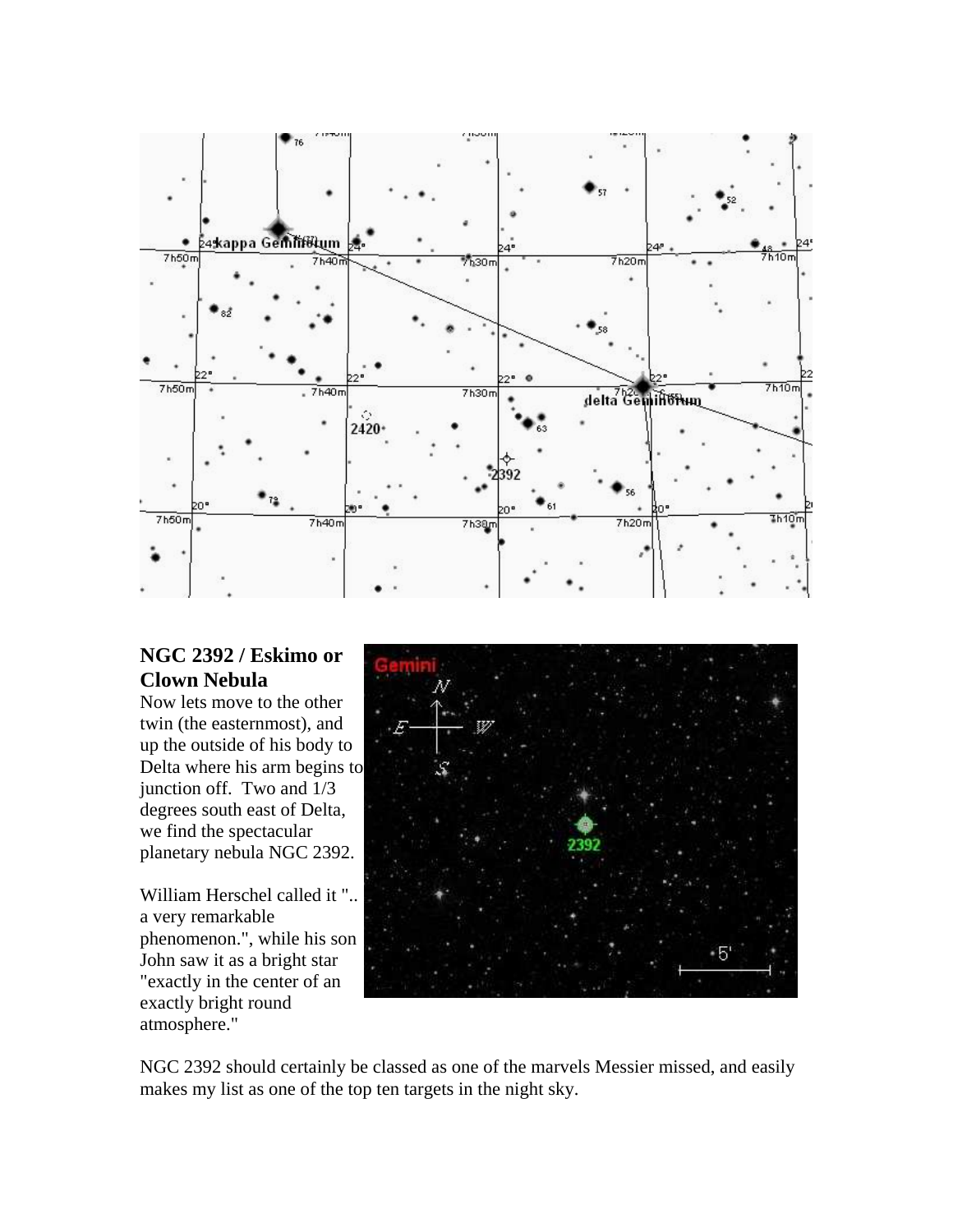It's slightly less than 1/2 a magnitude dimmer than that jewel of the summer skies, M57, but it sits in stark contrast and makes the statement that planetaries are often vastly different from each other.

Where M57's central star is invisible to all but larger apertures and higher magnifications, NGC 2392's is easily seen with nearly any telescope at any magnification. Where M57 has it's distinct donut shape, 2392 clearly shows not one, but TWO shells to the observer lucky enough to study it with a moderately large telescope. Try using averted vision on the planetary - does the outer envelope appear to swell?

I recently had my personal best view of the Clown. While I was reviewing the target list for this month's column, I was out with the 18" Obsession and had the opportunity to turn my full attention upon it. At 475x, I was shocked at how much it resembled pictures I'd seen. It was an obvious blue green with two clearly apparent shells nested inside each other and the central star literally screamed at me. On prolonged examination, I noted that I glimpsed filamentary structure inside the shell. Except for the color, I'd have to say it looked remarkably like the wonderful image Carl Burton submitted this month. This is a spectacular object, and one of my all time favorites - possibly one of the best NGC planetaries in the northern hemisphere. Turn the largest aperture you have access to on it, and don't be afraid to use a UHC or OIII filter in conjunction with high powers to try and eek out every last bit of detail.



**NGC 2392 - Courtesy Carl Burton**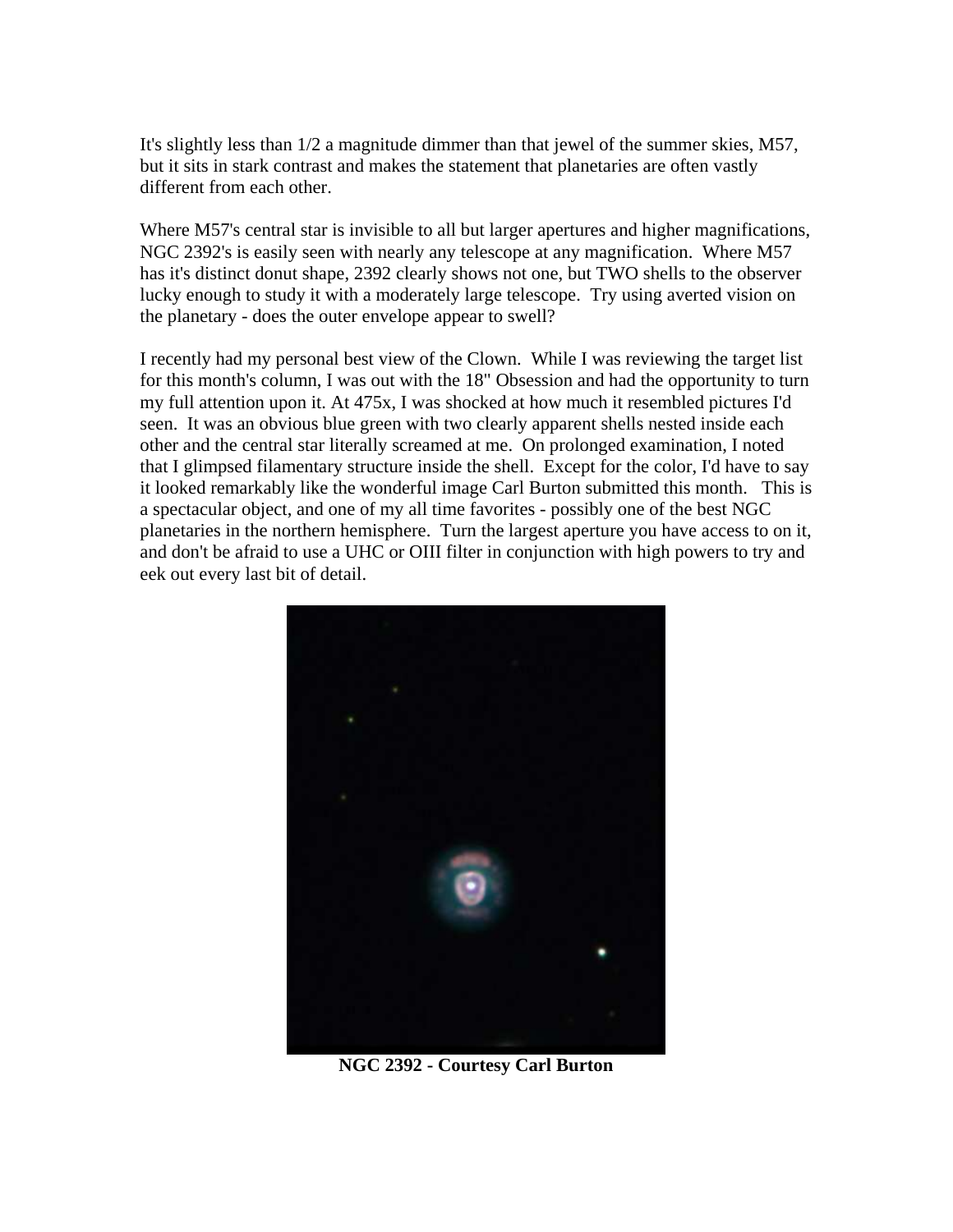## **Challenge Object: NGC 2371-2 - The Gemini Nebula**



This month's challenge object is another planetary nebula in Gemini. It's bi-lobed and thus graced with two NGC numbers: NGC 2371 and NGC 2372.

It's rather small and faint, but my good buddy Ron B(ee) caught it in his TV102 at 146x and called it a "micro-dumbell".

Having looked at it in 8" and 18" scopes, I'd have to agree. To my mind, it resembles nothing so much as a mini-M76. In the 18", with averted vision I can pick up hints of an outer shell - at least on the far extensions. The central star is listed at magnitude 14.8, and was visible with averted vision.

Micro-dumbell, mini-M76, I've also heard it